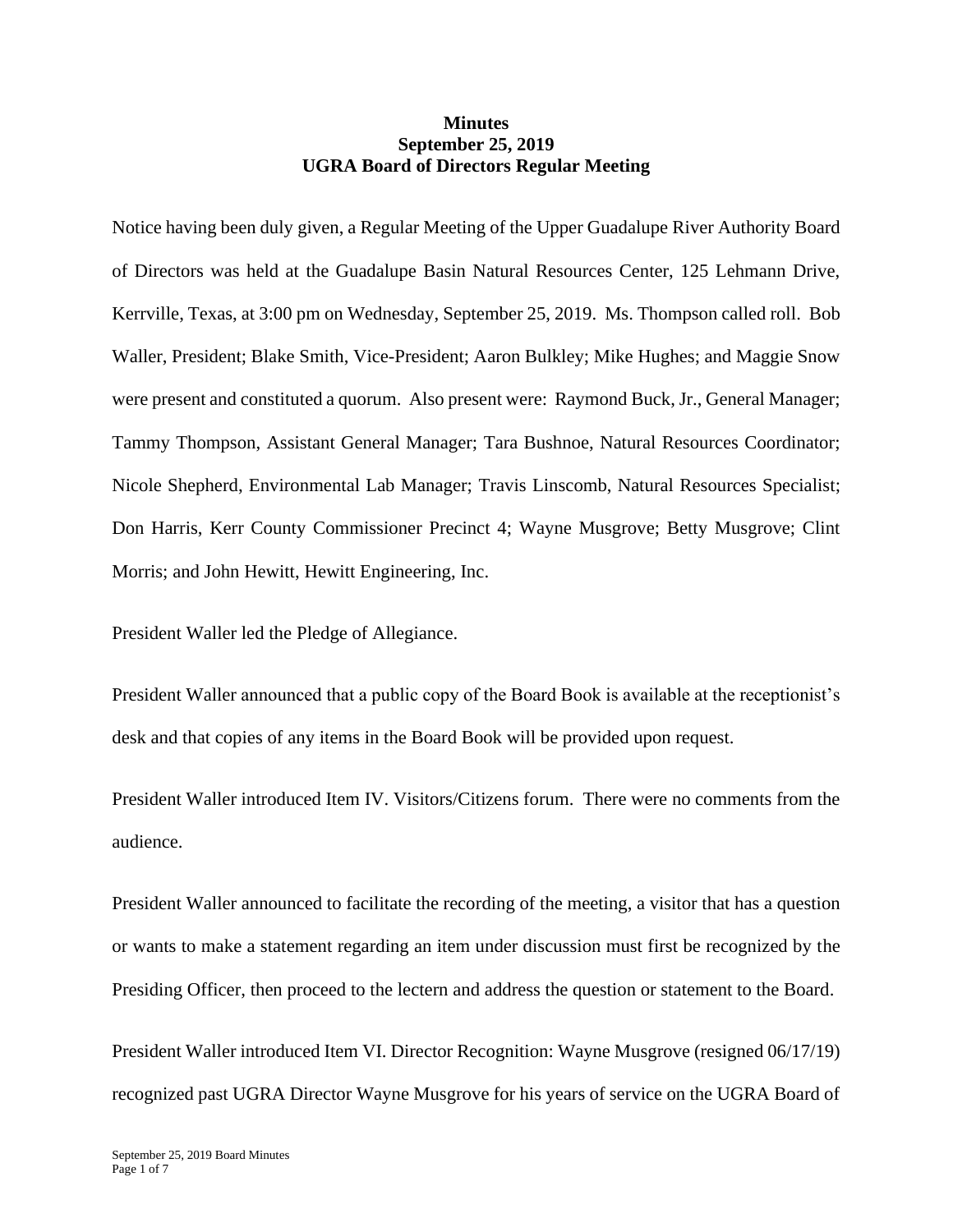Directors. Past Director Musgrove thanked the Board and expressed his gratitude for the making his time with the Board the "highlight of his life."

President Waller introduced Item VII. Public Hearing on Proposed Tax Rate for Tax Year 2019 (FY20). President Waller convened the hearing at 3:06 pm. Mr. Buck, Jr. provided a summary of the justification for the proposed tax rate. There being no comments, President Waller closed the hearing at 3:08 pm.

President Waller introduced Item VIII. A. Minutes of the Regular Meeting of August 28, 2019. Director Smith moved to approve the Minutes of the Regular Meeting of August 28, 2019. Director Snow seconded the motion. There being no discussion, President Waller called for a vote. The Minutes of the Regular Meeting of August 28, 2019 were approved by a 5-0 vote. President Waller introduced Item VIII. B. Financial Report for the Month Ended August 31, 2019. Mr. Buck, Jr. highlighted various revenue and expense accounts. General discussion followed. Director Smith moved to approve the Financial Report for the Month Ended August 31, 2019. Director Hughes seconded the motion. There being no further discussion, President Waller called for a vote. The Financial Report for the Month Ended August 31, 2019 was approved by a 5-0 vote.

President Waller introduced Item IX. Presentation and Discussion of Committee Reports. The following is a summary of the committee reports:

- A. Executive Committee:
	- President Waller provided the following committee updates:
		- o Met on September 17, 2019 to discuss items regarding the Board Meeting Agenda.
- B. Human Resources Committee:
	- Director Smith reported that the Human Resources Committee did not meet.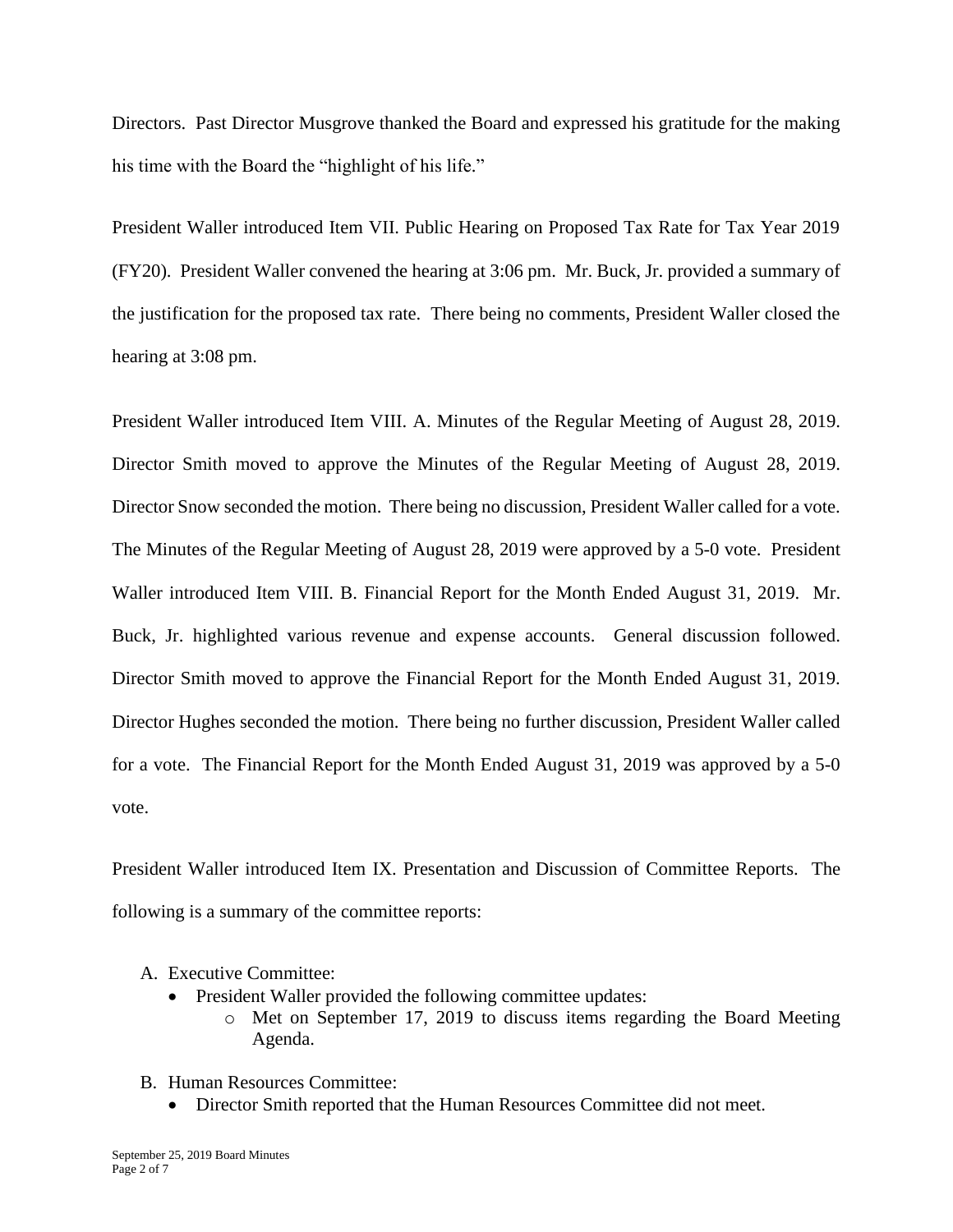- C. Outreach and Education Committee:
	- Ms. Bushnoe provided the following committee updates:
		- o The committee did not meet.
		- $\circ$  "Landscaping to Keep Our River Healthy" seminar was held on September 12<sup>th</sup> with 72 attendees. The majority of the post seminar survey responses were very positive.
		- $\circ$  Pending the approval of the FY20 budget later in the agenda, both the Riverside Nature Center Water Resource Educational Partnership and the UGRA 2<sup>nd</sup> Grade Science Day will be renewed for FY20. Annual summary reports of both of these programs were reviewed by the Outreach and Education Committee at the August meeting and are available to the board if requested.
	- Mr. Buck, Jr. reported that the Rainwater Catchment System Rebate Program received 3 additional applications since the last Board meeting and in FY19, a total of 28 applications have been funded for \$1,592.
- D. Water Enhancement Program Committee:
	- Director Hughes provided the following committee updates:
		- o The committee did not meet.
		- o K-8 Contractor recommendation is later in Item XVI.
		- o Feral Hog ILA is later in Item XVII.
	- Mr. Buck, Jr. reported that the Water Enhancement Cost Share Program did not received additional applications since the last Board meeting and in FY19 a total of 19 applications have been funded for \$45,000 and treated approximately 1,012 acres. Four applications for an additional \$7,985.95 are currently on hold due to insufficient funding for this program.
- E. Water Source Development Committee:
	- President Waller reported that the Water Source Development Committee did not meet.

President Waller introduced Item X. Presentation and Discussion of Activity Reports. Tara Bushnoe reported that the Guadalupe-Blanco River Trust did not have a regular meeting but did meet to hire a new executive director and development director. The Plateau Water Planning

Group (PWPG) did not meet.

President Waller introduced Item XI. Adoption of Fiscal Year 2020 Budget. Mr. Buck, Jr.

presented the details of the FY20 Budget to the Board. Director Smith moved to approve

Resolution No. 2019-17 Adopting the Fiscal Year 2020 Budget. Director Bulkley seconded the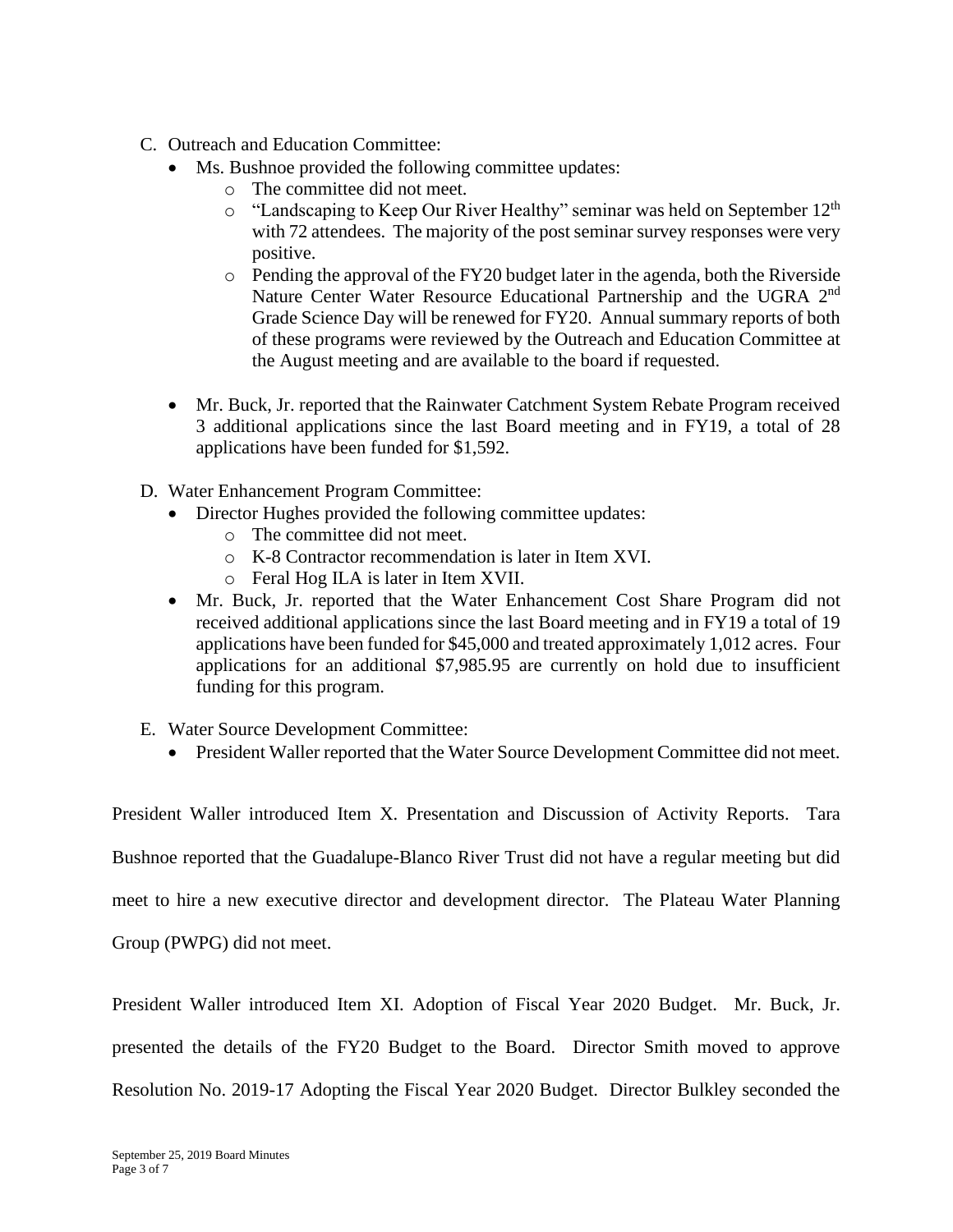motion. There being no discussion, President Waller called for a vote. Resolution No. 2019-17 was approved by a 5-0 vote.

President Waller introduced Item XII. Adoption of Maintenance Tax Rate for the 2019 Tax Year FY20). Mr. Buck, Jr. presented the tax rate to the Board. Director Hughes moved to approve Resolution No. 2019-18 Adopting a Maintenance Tax Rate for Tax Year 2019 (FY20). Director Smith seconded the motion. There being no discussion, President Waller called for a vote. Resolution No. 2019-18 was approved by a 5-0 vote.

President Waller introduced Item XIII. Water Enhancement Cost Share Program Extension (Brush Management). Ms. Bushnoe provided a summary of the proposed changes to the program guidelines to the Board including extending the program through FY20. Director Smith moved to approve Resolution No. 2019-19 authorizing the modified Water Enhancement Cost Share Program for FY20. Director Bulkley seconded the motion. There being no discussion, President Waller called for a vote. Resolution No. 2019-19 was approved by a 5-0 vote.

President Waller introduced Item XIV. Rainwater Catchment System Rebate Program Extension. Ms. Bushnoe provided a summary of the proposed changes to the program guidelines to the Board including extending the program through FY20 and the recommendation of the Outreach  $\&$ Education Committee to increase the maximum rebate amount to \$200. Director Bulkley moved to approve Resolution No. 2019-20 authorizing the modified Rainwater Catchment System Rebate Program for FY20. Director Snow seconded the motion. There being no discussion, President Waller called for a vote. Resolution No. 2019-20 was approved by a 5-0 vote.

President Waller introduced Item XV. Rainwater Catchment System Cost Assistance Program. Ms. Bushnoe provided a summary of the proposed changes to the program guidelines to the Board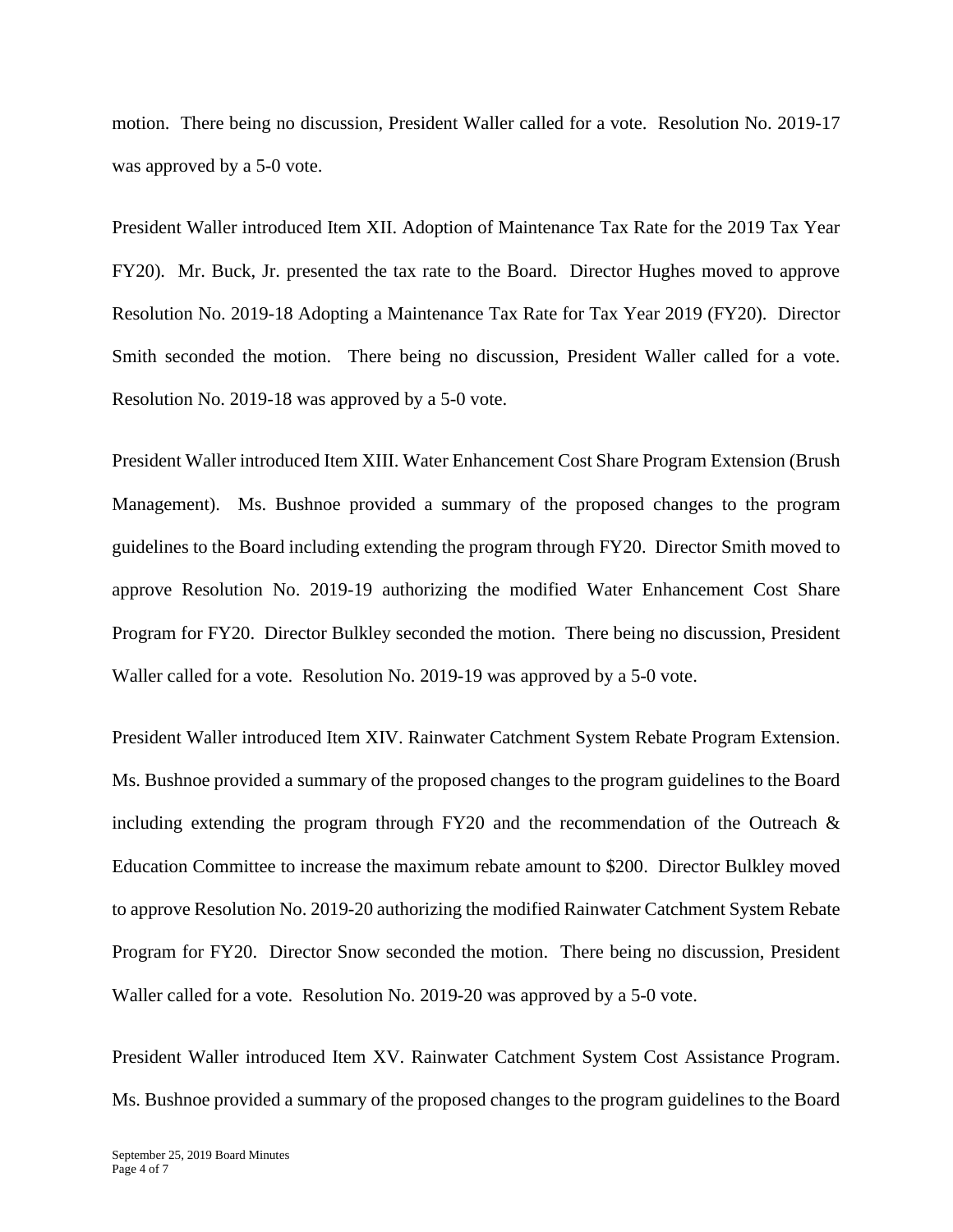including extending the program through FY20. Director Smith moved to approve Resolution No. 2019-21 authorizing the Rainwater Catchment System Cost Assistance Program for FY20. Director Hughes seconded the motion. There being no discussion, President Waller called for a vote. Resolution No. 2019-21 was approved by a 5-0 vote.

President Waller introduced Item XVI. Contractor Selection for Constructing Water and Sediment Control Basin K-8 South Fork Ranch. Mr. Buck, Jr. presented the contractor bids. Mr. Hewitt presented his recommendation that UGRA accept the low bid from Edmund Jenschke Inc. in the amount of \$292,890. General discussion followed. Director Hughes moved to approve Resolution No. 2019-22 accepting John Hewitt's recommendation of Edmund Jenschke Inc. and authorizing staff to execute a contract for construction with same at the bid amount of \$292,890. Director Bulkley seconded the motion. There being no further discussion, President Waller called for a vote. Resolution No. 2019-22 was approved by a 5-0 vote.

President Waller introduced Item XVII. Interlocal Agreement (ILA) Between Kerr County and the Upper Guadalupe River Authority (UGRA) for Water Quality Protection through Feral Hog Management. Mr. Buck, Jr. presented the feral hog management agreement and gave an update to the Board. He also presented the proposed bounty for FY20 of \$12 that will consist of a contribution of \$10 from UGRA and \$2 from Kerr County for a total of \$12 per tail. Commissioner Harris mentioned that Kerr County applied for a new grant that would provide for additional bounty funds and support other feral hog management practices. He also mentioned that changes have been implemented to the bounty payment affidavit to provide greater detail regarding where and how the hogs were harvested. General discussion followed. Director Smith moved to approve Resolution No. 2019-23 authorizing the execution of the attached Interlocal Agreement Between Kerr County and UGRA for Water Quality Protection through Feral Hog Management. Director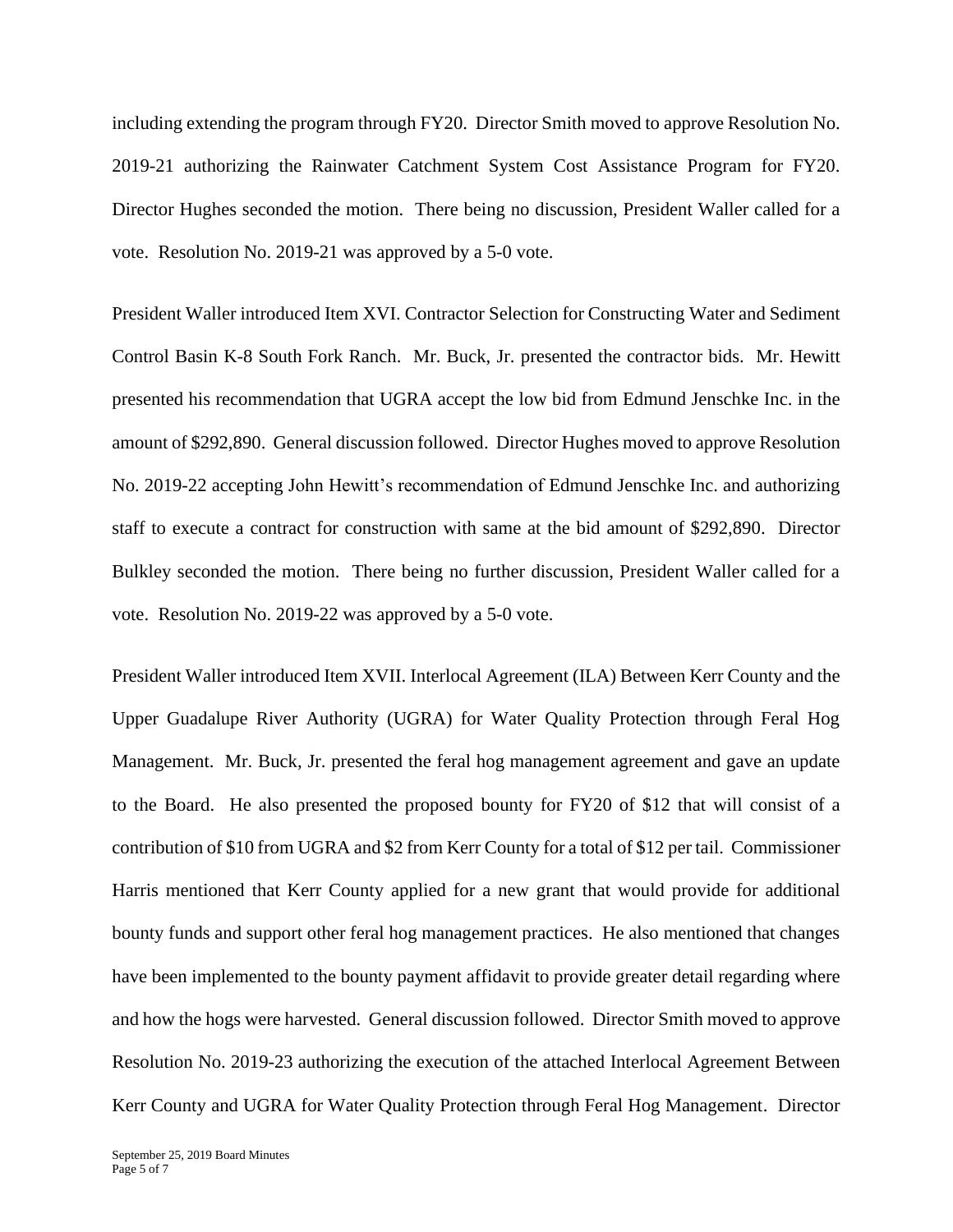Snow seconded the motion. There being no further discussion, President Waller called for a vote. Resolution No. 2019-23 was approved by a 5-0 vote.

President Waller introduced Item XVIII. Report of Nominating Committee and Election of FY20 Officers. Director Hughes reported that the Nominating Committee recommended the following slate of officers to serve from October 1, 2019 through September 30, 2020 to the Board: Blake Smith, President; Diane McMahon, Vice-President; Aaron Bulkley, Secretary; and Bill Rector, Treasurer. Director Snow moved to cease nominations and to approve the presented slate of Board Officers to serve from October 1, 2019 through September 30, 2020 as recommended by the Nominating Committee. Director Bulkley seconded the motion. There being no discussion, President Waller called for a vote. The motion to approve the slate of officers as presented by the Nominating Committee was approved by a 5-0 vote.

President Waller introduced Item XIX. General Manager's Report. Mr. Buck, Jr. updated the Board on outreach and education activities in which UGRA initiated or participated and the Healthy Creeks Initiative.

President Waller introduced Item XX. Written Reports.

President Waller introduced Item XXI. Director Recognition: Bob Waller (resignation 09/30/19). President-elect Smith recognized President Waller for his years of service and leadership on the UGRA Board of Directors. President Waller thanked the Board and said he has learned a great deal from his fellow Directors and the UGRA staff.

There being no further business, the meeting was adjourned at 4:03 pm.